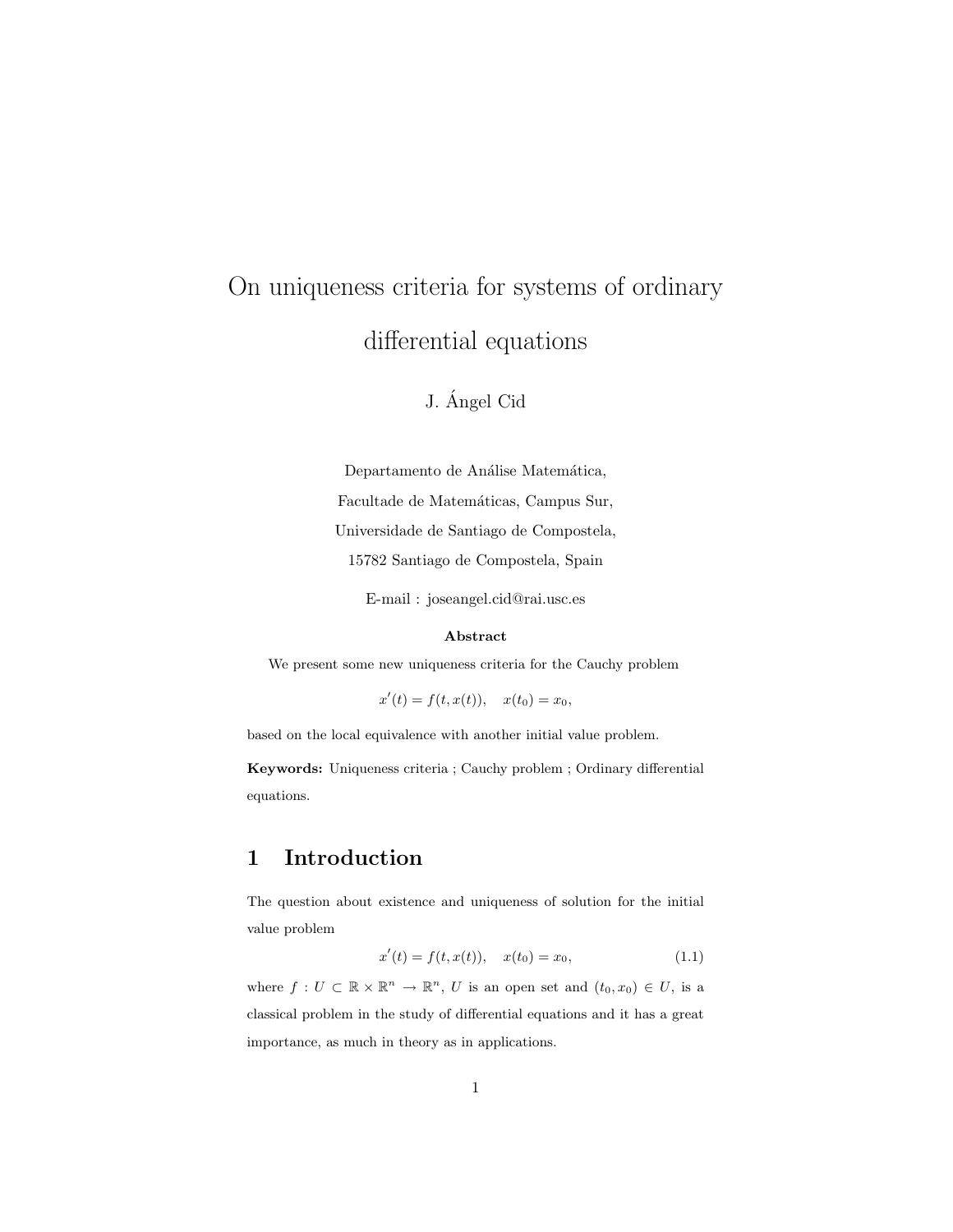In spite of the enormous literature that exists about this topic and the great amount of sufficient conditions that imply uniqueness of solutions (see [1, 5] and the references therein), this problem is far from being completely solved. When (1.1) is scalar and autonomous we have sufficient and necessary conditions for existence and uniqueness of solution (see [2]). However, for the general case we know no condition on  $f$  being at the same time necessary and sufficient. Neither it seems easy to find them, as it is shown in theorem 2, chapter 12 in [6], there exists a Lebesgue nonmeasurable function  $\Psi : \mathbb{R} \times \mathbb{R} \to \mathbb{R}$  such that the Cauchy problem

$$
x' = \Psi(t, x), \quad x(t_0) = x_0,
$$

has a unique solution  $x : \mathbb{R} \to \mathbb{R}$  (locally absolutely continuous) through any point  $(t_0, x_0) \in \mathbb{R}^2$ .

From now on we will center our attention in problem (1.1) with a continuous right-hand side  $f$ . In this case Peano's theorem ensures the existence of at least one solution, but it is easy to give examples where uniqueness fails:  $x' = x^{\frac{2}{3}}$  has infinitely many solutions through (0,0). A more complicated example is given by Hartman in [5], page 18, where a scalar and continuous function f in  $\mathbb{R}^2$  is defined in such a way that there is more than one solution of problem (1.1) for every initial condition. A remarkable result, related with uniqueness, is that for almost each (in the category sense) function in the Banach space of all bounded and continuous real functions defined in  $\mathbb{R}^2$ , problem (1.1) has a unique solution (see theorem 1, chapter 12 in [6]). Nevertheless, like in the discontinuous case, there is no characterization for uniqueness of solution. The most important uniqueness criterion in the case of continuous  $f$ 's is that of Lipschitz. This classic result was given in 1876 (see [7]). Briefly, we say that  $f:U\subset \mathbb{R}\times \mathbb{R}\rightarrow \mathbb{R}$  is locally Lipschitz continuous with respect to x, if for every  $(t_0, x_0) \in U$  there exists a neighbourhood  $V \subset U$  of  $(t_0, x_0)$ and a constant  $K > 0$  such that

$$
|f(t, x_1) - f(t, x_2)| \le K|x_1 - x_2| \quad \text{for all } (t, x_1), (t, x_2) \in V.
$$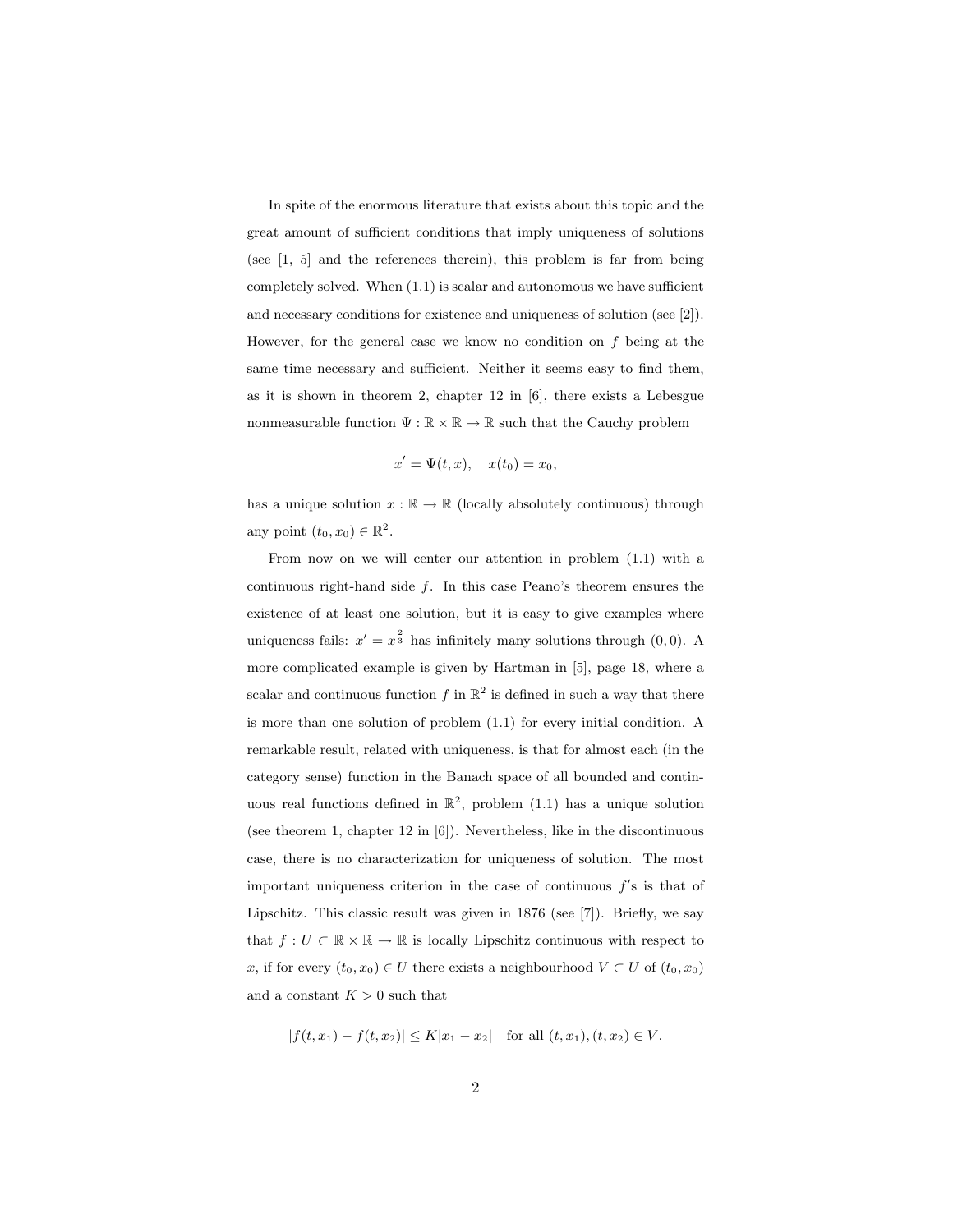The Lipschitz criterion, as it is well-known, says that if  $f$  is continuous and locally Lipschitz continuous with respect to  $x$ , then the problem  $(1.1)$ has a unique local solution. On the other hand, it is easy to prove that the Lipschitz criterion is not necessary: for example, in the following initial value problem (example 1.2.2 in [1])

$$
x' = f(t, x) = 1 + x^{\frac{2}{3}}, \quad x(0) = 0,
$$
\n(1.2)

the function f is continuous in  $\mathbb{R}^2$  and it is not Lipschitz continuous in any neighbourhood of  $(0, 0)$ . However, separating the variables and using the substitution  $x = z<sup>3</sup>$ , we deduce that the unique solution of problem (1.2) is implicitly given by the equation

$$
3(x^{\frac{1}{3}} - \arctan(x^{\frac{1}{3}})) = t.
$$

In [3] we prove the following alternative version of Lipschitz criterion for the scalar case: if  $f\,:\,U\,\subset\,\mathbb{R}\times\mathbb{R}\,\to\,\mathbb{R}$  is continuous in the open set U,  $(t_0, x_0) \in U$ ,  $f(t_0, x_0) \neq 0$  and f is locally Lipschitz continuous with respect to  $t$ , then problem  $(1.1)$  has a unique local solution. This surprising result can be applied, for example, to the problem (1.2) for which the usual Lipschitz criterion fails.

The present paper is organized as follows: in section 2 we establish a local equivalence between two initial value problems, which will be fundamental in the proof of our results. In section 3 we generalize the version of Lipschitz uniqueness criterion given in [3] to systems of differential equations. Some corollaries and examples are also given. In section 4 we prove that continuity implies local uniqueness for a class of two dimensional autonomous systems, which includes the Hamiltonian ones, provided that the initial condition is not a critical point. This result is closed related to that of [10].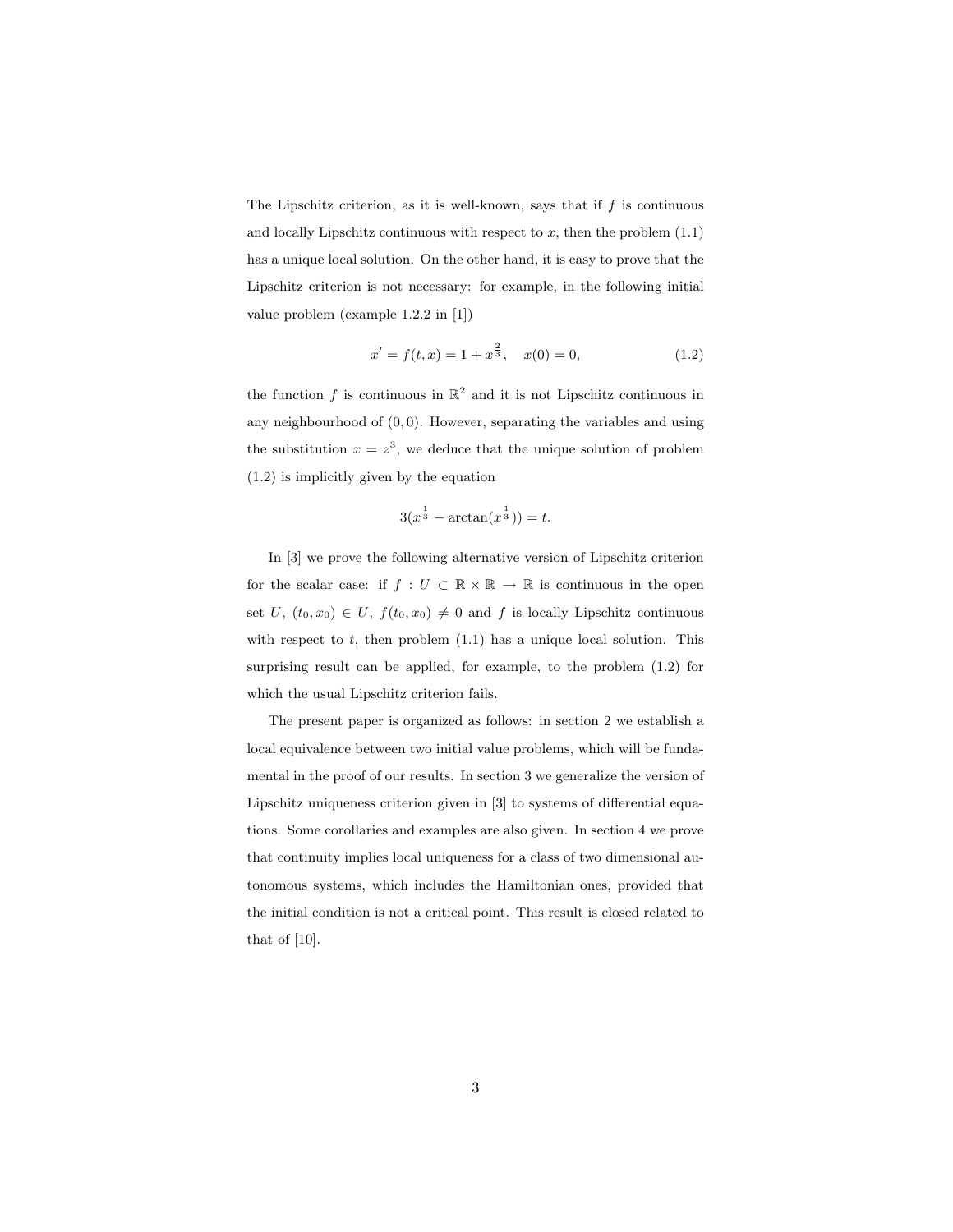### 2 Two (locally) equivalent IVP's

Let  $U \subset \mathbb{R}^{n+1}$  be an open set,  $f: U \subset \mathbb{R}^{n+1} \to \mathbb{R}^n$  a continuous function and  $(t_0, x_0) \in U$ . We consider the initial value problem

$$
x'(t) = f(t, x(t)), \quad x(t_0) = x_0.
$$
 (2.3)

We say that a function  $x: I_x \to \mathbb{R}^n$  is a *solution* of problem (2.3) if satisfies the following conditions:

- (i)  $I_x \subset \mathbb{R}$  is an interval (not necessarily open) with non empty interior such that  $t_0 \in I_x$ ;
- (ii) for all  $t \in I_x$ ,  $(t, x(t)) \in U$ ;
- (iii) for all  $t \in I_x$  there exists  $x'(t)$  and  $x'(t) = f(t, x(t));$
- (iv)  $x(t_0) = x_0$ .

We point out that from (iii) it follows that x belongs to  $\mathcal{C}^1$ .

As usual, we define the norm  $\|\cdot\|_{\infty} : \mathbb{R}^{N} \to [0, \infty)$ , for  $N \in \mathbb{N}$ , as

$$
|| (x_1, x_2, \dots, x_N) ||_{\infty} := \max_{i \in \{1, 2, \dots, N\}} |x_i|,
$$

and the open ball with center  $x \in \mathbb{R}^N$  and radius  $r > 0$  as

$$
B_{\infty}(x,r) := \{ y \in \mathbb{R}^{N} : ||x - y||_{\infty} < r \}.
$$

Since  $f := (f_1, f_2, \ldots, f_{n-1}, f_n)$  is continuous, when  $f_n(t_0, x_0) \neq 0$ there exist open intervals  $J_i \subset \mathbb{R}$ , with  $i \in \{0, 1, \ldots, n\}$ , such that setting  $B = J_1 \times J_2 \times \cdots \times J_{n-1} \times J_n$  we have that

- 1.  $(t_0, x_0) \in J_0 \times B \subset U;$
- 2.  $f_n(t, x) \neq 0$  for all  $(t, x) \in J_0 \times B$ .

Then we can define  $\tilde{f}: J_n \times \tilde{B} \subset \mathbb{R}^{n+1} \to \mathbb{R}^n$ , where  $\tilde{B} = J_1 \times J_2 \times$  $\cdots \times J_{n-1} \times J_0$ , as

$$
\tilde{f}_i(r, y_1, \dots, y_{n-1}, y_n) = \frac{f_i(y_n, y_1, \dots, y_{n-1}, r)}{f_n(y_n, y_1, \dots, y_{n-1}, r)} \quad \text{if } i \in \{1, 2, \dots, n-1\}
$$

and

$$
\tilde{f}_n(r, y_1, \ldots, y_{n-1}, y_n) = \frac{1}{f_n(y_n, y_1, \ldots, y_{n-1}, r)}.
$$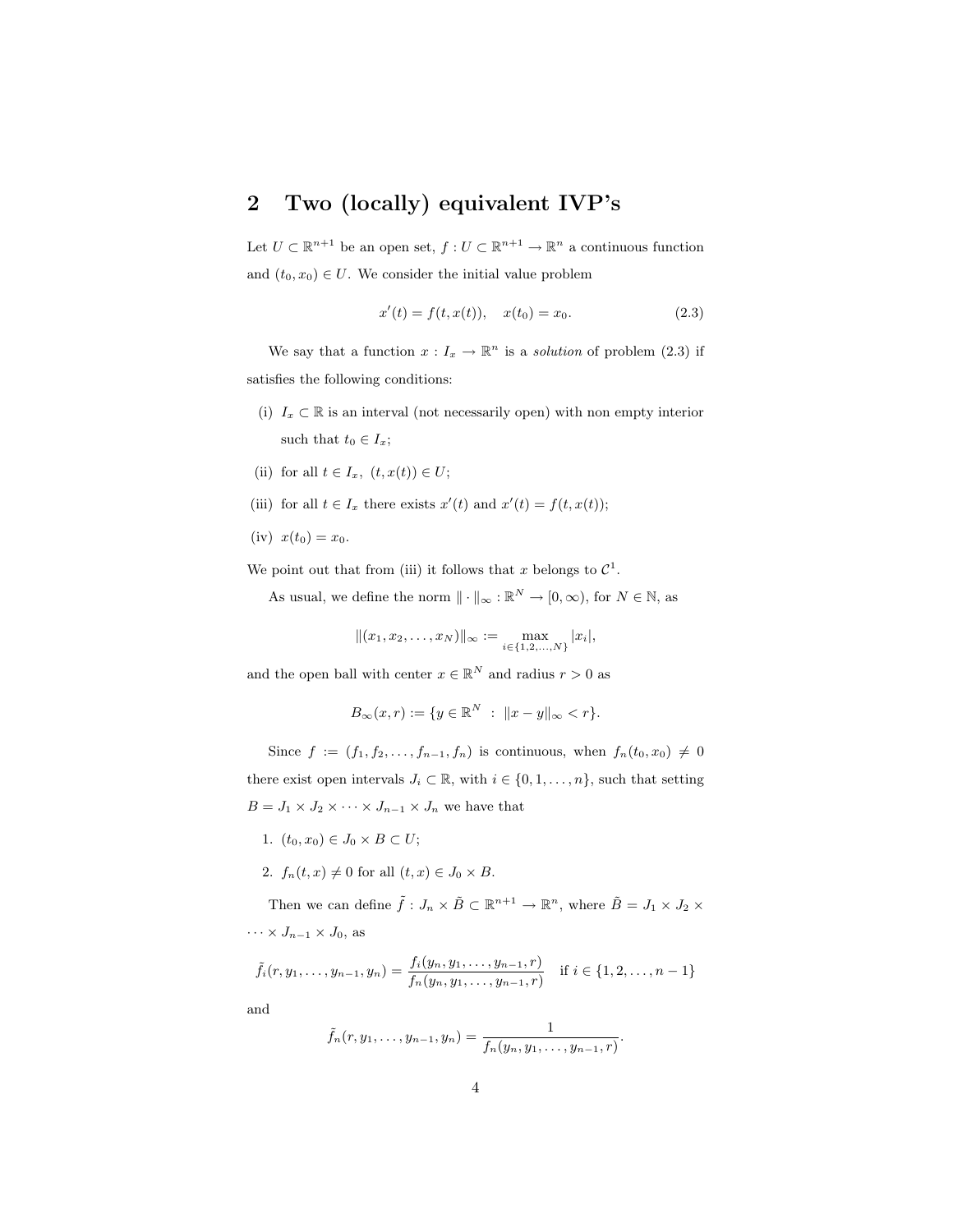Moreover, if  $x_0 = (x_0^1, \ldots, x_0^n) \in \mathbb{R}^n$  we define

$$
r_0 = x_0^n \in J_n
$$
 and  $y_0 = (x_0^1, x_0^2, \dots, x_0^{n-1}, t_0) \in \tilde{B}$ ,

and we consider the initial value problem

$$
y'(r) = \tilde{f}(r, y(r)), \quad y(r_0) = y_0.
$$
 (2.4)

The proof of the following result is based on the chain rule and the formula for the derivative of the inverse.

**Theorem 2.1** Let  $f: J_0 \times B \subset \mathbb{R}^{n+1} \to \mathbb{R}^n$  be a continuous function,  $(t_0, x_0) \in J_0 \times B$  and  $f_n(t, x) \neq 0$  for all  $(t, x) \in J_0 \times B$ . I) If  $x : J_x \subset J_0 \to B$ , with  $x = (x_1, x_2, \ldots, x_n)$ , is a solution of the

problem

$$
x'(t) = f(t, x(t)), \quad x(t_0) = x_0,
$$

then  $y: x_n(J_x) \subset J_n \to \tilde{B}$  given by  $y = (x_1 \circ x_n^{-1}, \dots, x_{n-1} \circ x_n^{-1}, x_n^{-1})$  is a solution of

$$
y'(r) = \tilde{f}(r, y(r)), \quad y(r_0) = y_0.
$$

II) Conversely, if  $y: J_y \subset J_n \to \tilde{B}$ , with  $y = (y_1, y_2, \ldots, y_n)$ , is a solution of the problem

$$
y'(r) = \tilde{f}(r, y(r)), \quad y(r_0) = y_0,
$$

then  $x: y_n(J_y) \subset J_0 \to B$  given by  $x = (y_1 \circ y_n^{-1}, \ldots, y_{n-1} \circ y_n^{-1}, y_n^{-1})$  is a solution of

$$
x'(t) = f(t, x(t)), \quad x(t_0) = x_0.
$$

In the following example we illustrate the theorem 2.1

**Example 2.1** We consider the function  $f : \mathbb{R} \times (0, \infty) \times \mathbb{R} \to \mathbb{R}^2$  given by

$$
f(t, x_1, x_2) = -\frac{t}{x_1}, \frac{1}{x_1}
$$

and the problem

$$
\begin{cases}\nx'_1 = f_1(t, x_1, x_2) = \frac{-t}{x_1}, & x_1(0) = 1, \\
x'_2 = f_2(t, x_1, x_2) = \frac{1}{x_1}, & x_2(0) = 0.\n\end{cases}
$$
\n(2.5)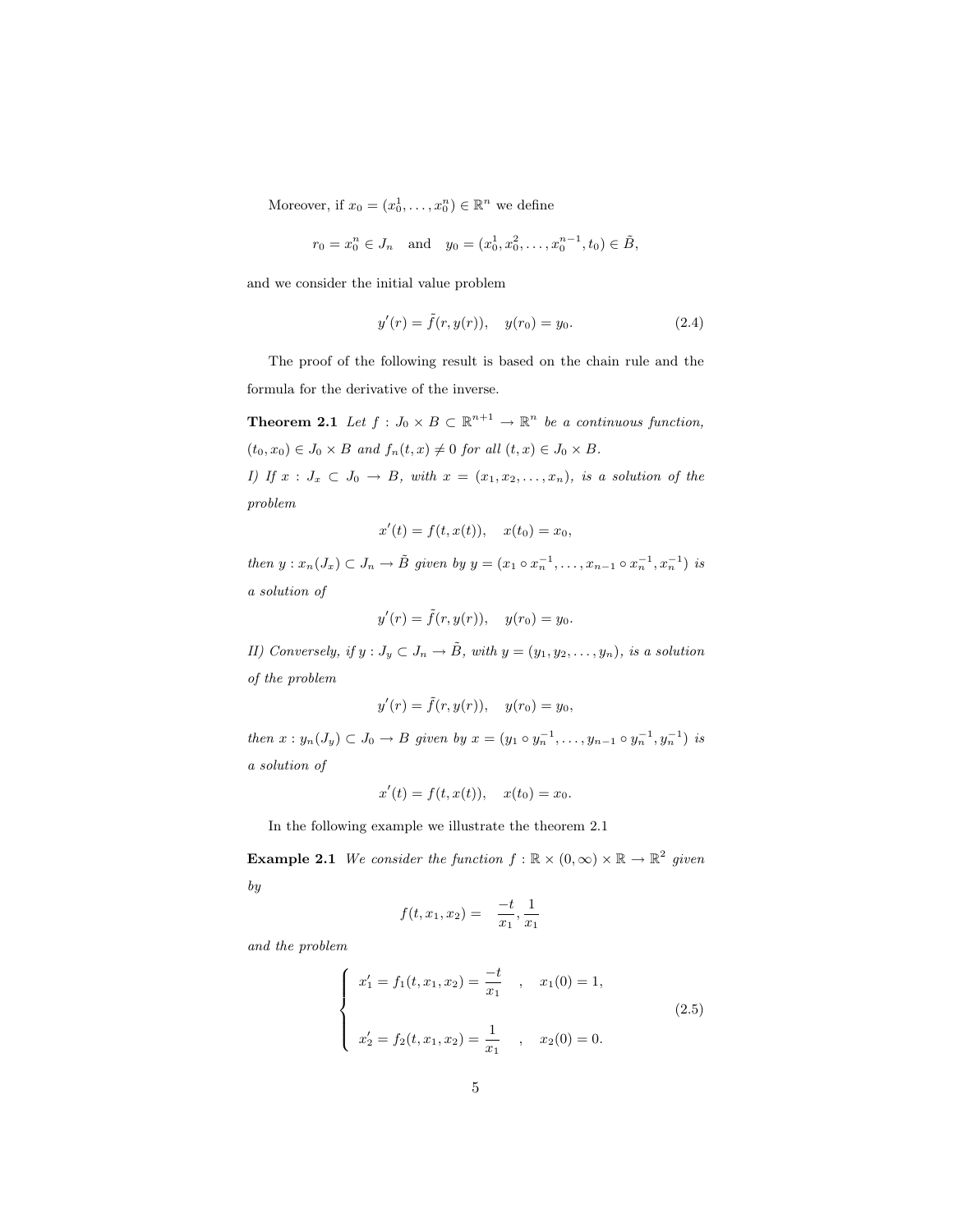Since  $f_2(t, x_1, x_2) = \frac{1}{x_1} \neq 0$  for all  $(t, x_1, x_2) \in \mathbb{R} \times (0, \infty) \times \mathbb{R}$ , we can define  $\tilde{f} : \mathbb{R} \times (0, \infty) \times \mathbb{R} \to \mathbb{R}^2$  by

$$
\tilde{f}(r, y_1, y_2) = \frac{f_1(y_2, y_1, r)}{f_2(y_2, y_1, r)}, \frac{1}{f_2(y_2, y_1, r)} = (-y_2, y_1).
$$

Hence, as  $(y_1(t), y_2(t)) = (\cos(t), \sin(t))$  for all  $t \in (-\frac{\pi}{2}, \frac{\pi}{2})$  is a solu-

tion of

$$
\begin{cases}\ny'_1 = \tilde{f}_1(r, y_1, y_2) = -y_2, & y_1(0) = 1, \\
y'_2 = \tilde{f}_2(r, y_1, y_2) = y_1, & y_2(0) = 0,\n\end{cases}
$$

it follows from theorem 2.1 that for all  $t \in \sin(-\frac{\pi}{2}, \frac{\pi}{2}) = (-1, 1)$ 

$$
(x_1(t), x_2(t)) = (\cos(\arcsin t), \arcsin t),
$$

defines a solution of (2.5).

Next, we establish that the local uniqueness for problem (2.4) implies the local uniqueness for problem (2.3). This result is fundamental in the following sections.

**Theorem 2.2** Let  $U \subset \mathbb{R}^{n+1}$  be an open set,  $f: U \subset \mathbb{R}^{n+1} \to \mathbb{R}^n$  a continuous function and  $(t_0, x_0) \in U$  such that  $f_n(t_0, x_0) \neq 0$ .

If there exists  $\tilde{\alpha} > 0$  such that the problem (2.4) has a unique solution on the interval  $[r_0-\tilde{\alpha}, r_0+\tilde{\alpha}]$  then there exists  $\alpha > 0$  such that the problem (2.3) has a unique solution on the interval  $[t_0 - \alpha, t_0 + \alpha]$ .

**Proof.** We can suppose without loss of generality that  $f_n(t_0, x_0) > 0$ . Since f is continuous,  $f_n(t_0, x_0) > 0$  and U is open there exist constants  $a, b, m, M > 0$  such that

i)  $J_0 \times B \subset U$ , where  $J_0 := (t_0 - a, t_0 + a)$  and  $B := J_1 \times J_2 \times \ldots \times J_n$ , with  $J_i := (x_0^i - b, x_0^i + b)$  for  $i \in \{1, 2, ..., n\};$ 

- ii)  $0 < m \leq f_n(t, x)$  for all  $(t, x) \in J_0 \times B$ ;
- iii)  $|| f(t, x) ||_{\infty} \leq M$  for all  $(t, x) \in J_0 \times B$ .

By hypothesis there exists a unique solution  $y : [r_0 - \tilde{\alpha}, r_0 + \tilde{\alpha}] \rightarrow \tilde{B}$ of (2.4). Moreover,  $y_n$  is continuous, increasing and  $y_n(r_0) = t_0$ . Then, there exists  $\alpha_1 > 0$  such that  $[t_0 - \alpha_1, t_0 + \alpha_1] \subset y_n([r_0 - \tilde{\alpha}, r_0 + \tilde{\alpha}])$ . We take  $0 < \alpha < \min\{\alpha_1, \frac{b}{M}, \frac{\tilde{\alpha}}{M}\}.$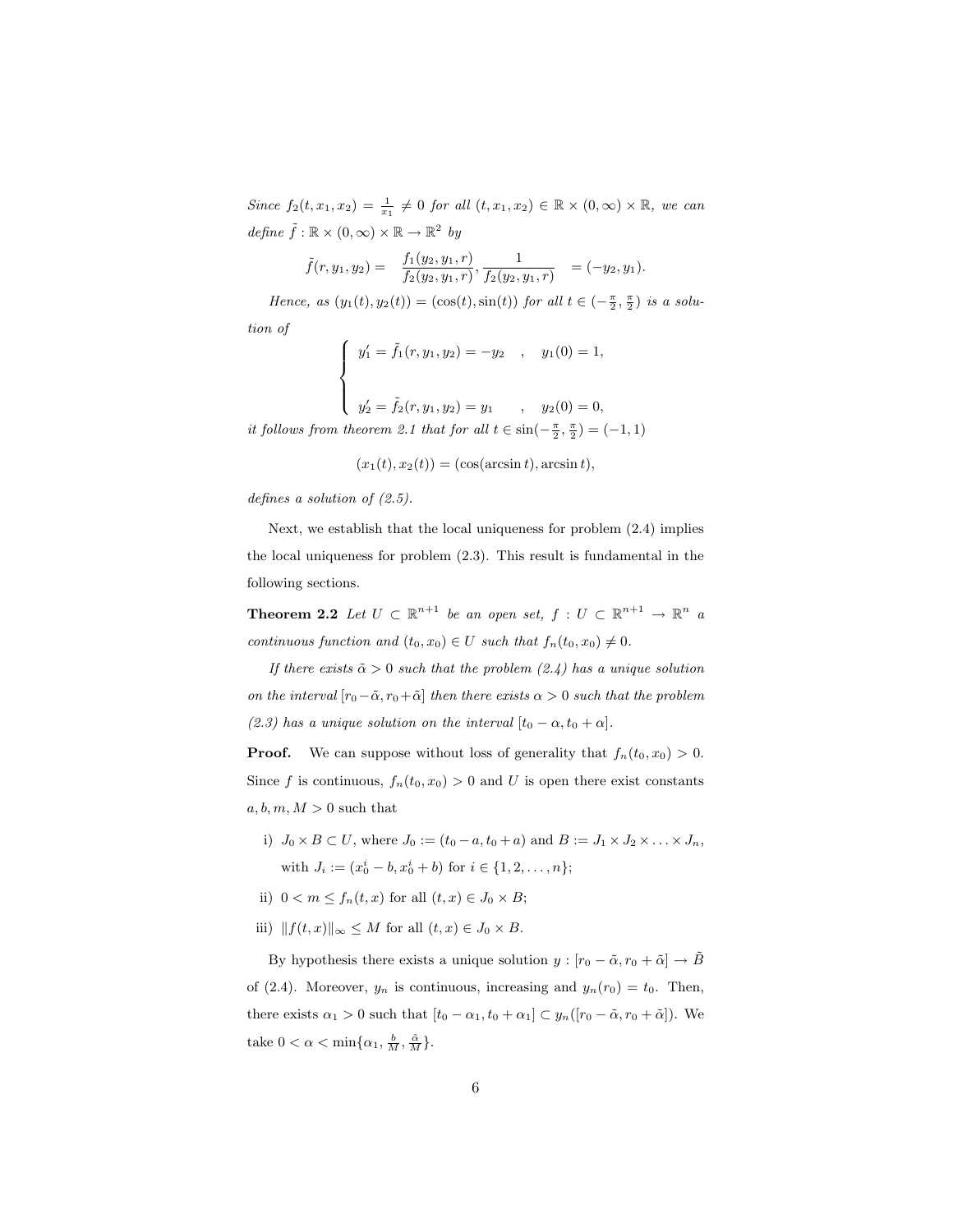Existence of a solution on the interval  $[t_0 - \alpha, t_0 + \alpha]$ . By part (II) of theorem 2.1 the function  $x : y_n([r_0 - \tilde{\alpha}, r_0 + \tilde{\alpha}]) \to B$ , defined as  $x = (y_1 \circ$  $y_n^{-1}, \ldots, y_{n-1} \circ y_n^{-1}, y_n^{-1})$  is a solution of (2.3). Moreover  $[t_0 - \alpha, t_0 + \alpha] \subset$  $y_n([r_0 - \tilde{\alpha}, r_0 + \tilde{\alpha}])$  and therefore x is a solution of (2.3) in  $[t_0 - \alpha, t_0 + \alpha]$ . Uniqueness of solution on the interval  $[t_0 - \alpha, t_0 + \alpha]$ . Suppose that  $\bar{x}$ :  $I_{\bar{x}} \to \mathbb{R}^n$  is a solution of (2.3) with  $I_{\bar{x}} \subset [t_0 - \alpha, t_0 + \alpha]$ . We will prove that  $\bar{x}(I_{\bar{x}}) \subset B$  and  $\bar{x}_n(I_{\bar{x}}) \subset (r_0 - \tilde{\alpha}, r_0 + \tilde{\alpha})$ . Indeed, define  $b_1 := \min\{b, \tilde{\alpha}\}\$ and suppose that there exists  $t_1 \in I_{\bar{x}}$  such that  $\|\bar{x}(t_1) - x_0\|_{\infty} \geq b_1$  (we suppose that  $t_1 > t_0$ ; the case  $t_1 < t_0$  can be treated analogously). Put  $t_2 := \inf\{t \in (t_0, t_1] : ||\bar{x}(t) - x_0||_{\infty} = b_1\}.$  It is obvious that for all  $t \in (t_0, t_2)$  we have that  $\bar{x}(t) \in B_\infty(x_0, b)$  and then  $|| f(t, \bar{x}(t)) ||_\infty \leq M$  for all  $t \in (t_0, t_2)$ . Hence

$$
\|\bar{x}(t_2) - x_0\|_{\infty} = \int_{t_0}^{t_2} f(s, \bar{x}(s))ds \leq \int_{t_0}^{t_2} \|f(s, \bar{x}(s))\|_{\infty} ds \leq M\alpha < b_1,
$$
  
in contradiction with the definition of  $t_2$ .

Then, since  $\bar{x}: I_{\bar{x}} \to \mathbb{R}^n$  is a solution of  $(2.3)$  and  $\bar{x}(I_{\bar{x}}) \subset B$ , by part (I) of theorem 2.1 we have that the function  $\bar{y}$  :  $\bar{x}_n(I_{\bar{x}}) \rightarrow \tilde{B}$ , defined as  $\bar{y} = (\bar{x}_1 \circ \bar{x}_n^{-1}, \dots, \bar{x}_{n-1} \circ \bar{x}_n^{-1}, \bar{x}_n^{-1})$  is a solution of (2.4). Moreover,  $\bar{x}_n(I_{\bar{x}}) \subset (r_0 - \tilde{\alpha}, r_0 + \tilde{\alpha})$  and then we have that  $y(r) = \bar{y}(r)$  for all  $r \in \bar{x}_n(I_{\bar{x}})$ . Therefore, for all  $t \in I_{\bar{x}}$  we have that

$$
\begin{array}{rcl}\n\bar{x}(t) & = & (\bar{y}_1 \circ \bar{y}_n^{-1}(t), \dots, \bar{y}_{n-1} \circ \bar{y}_n^{-1}(t), \bar{y}_n^{-1}(t)) \\
& = & (y_1 \circ y_n^{-1}(t), \dots, y_{n-1} \circ y_n^{-1}(t), y_n^{-1}(t)) = x(t).\n\end{array}
$$

 $\Box$ 

### 3 An alternative version of Lipschitz unique-

### ness criterion

We say that  $f: U \subset \mathbb{R}^{n+1} \to \mathbb{R}^n$  is Lipschitz continuous when fixing *component*  $i_0 \in \{0, 1, \ldots, n\}$  if there exists  $K > 0$  such that

$$
||f(u_0,\ldots,v_{i_0},\ldots,u_n)-f(\bar{u}_0,\ldots,v_{i_0},\ldots,\bar{u}_n)||_{\infty}\leq
$$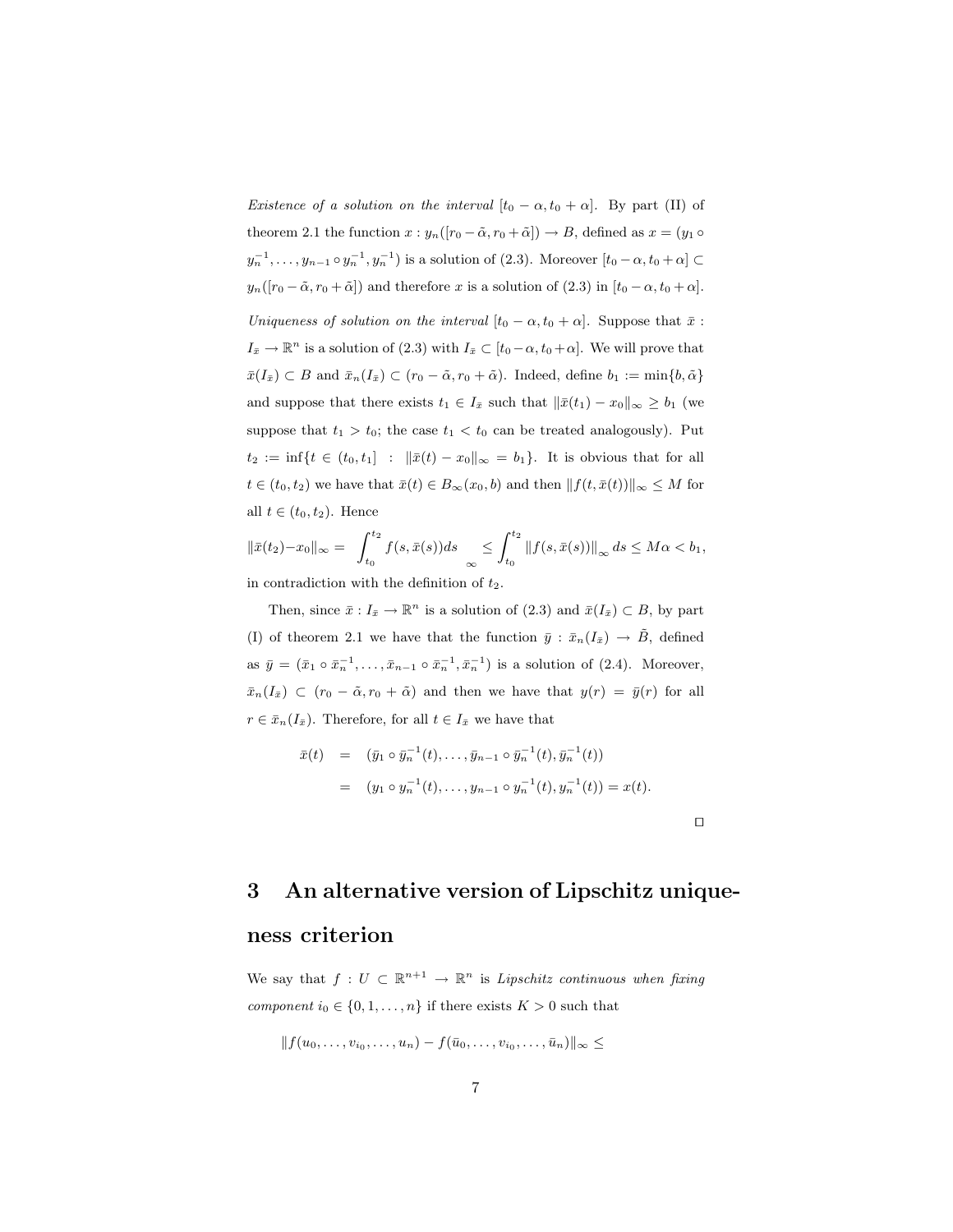$K||(u_0, \ldots, u_{i_0-1}, u_{i_0+1}, \ldots, u_n) - (\bar{u}_0, \ldots, \bar{u}_{i_0-1}, \bar{u}_{i_0+1}, \ldots, \bar{u}_n)||_{\infty},$ 

for all  $(u_0,\ldots,v_{i_0},\ldots,u_n),(\bar{u}_0,\ldots,\bar{v}_{i_0},\ldots,\bar{u}_n)\in U$  and K is called a Lipschitz constant.

We say that  $f$  is locally Lipschitz continuous when fixing component  $i_0 \in \{0, 1, \ldots, n\}$  if for every  $(t, x) \in U$  there exists a neighbourhood  $V \subset U$  of  $(t, x)$  such that the restriction of f to V is Lipschitz continuous when fixing component  $i_0 \in \{0, 1, \ldots, n\}.$ 

We say that f is (locally) Lipschitz continuous with respect to  $x$  if it is (locally) Lipschitz continuous when fixing component  $i_0 = 0$ .

It is well-known that if there exists  $\frac{\partial f(t,x)}{\partial x}$  and it is continuous in U, then  $f$  is locally Lipschitz continuous with respect to  $x$ . An analogous result, of course, is valid for the case of functions locally Lipschitz continuous when fixing a component  $i_0$ .

Now, we recall the classical Lipschitz criterion for the existence and local uniqueness of solutions for problem (2.3). It can be found in [4, 5, 8].

**Theorem 3.1** Let  $U \subset \mathbb{R}^{n+1}$  be an open set,  $f: U \subset \mathbb{R}^{n+1} \to \mathbb{R}^n$ and  $(t_0, x_0) \in U$ . We suppose that f is continuous and locally Lipschitz continuous with respect to x.

Then there exists  $\alpha > 0$  such that the problem (2.3) has a unique solution in  $[t_0 - \alpha, t_0 + \alpha]$ .

Next, we present the main result of this section.

**Theorem 3.2** Let  $U \subset \mathbb{R}^{n+1}$  be an open set,  $f: U \subset \mathbb{R}^{n+1} \to \mathbb{R}^n$ and  $(t_0, x_0) \in U$ . We suppose that f is continuous and locally Lipschitz continuous when fixing a component  $i_0 \in \{0, 1, \ldots, n\}.$ 

Then there exists  $\alpha > 0$  such that the problem (2.3) has a unique solution in  $[t_0 - \alpha, t_0 + \alpha]$  provided that either  $i_0 = 0$  or  $f_{i_0}(t_0, x_0) \neq 0$ .

**Proof.** If  $i_0 = 0$  theorem 3.2 reduces to theorem 3.1. When  $i_0 \neq 0$  we can suppose without loss of generality that  $i_0 = n$  and  $f_n(t_0, x_0) > 0$ . Then there exist open intervals  $J_i \subset \mathbb{R}$ , with  $i \in \{0, 1, \ldots, n\}$ , and constants  $m, M > 0$  such that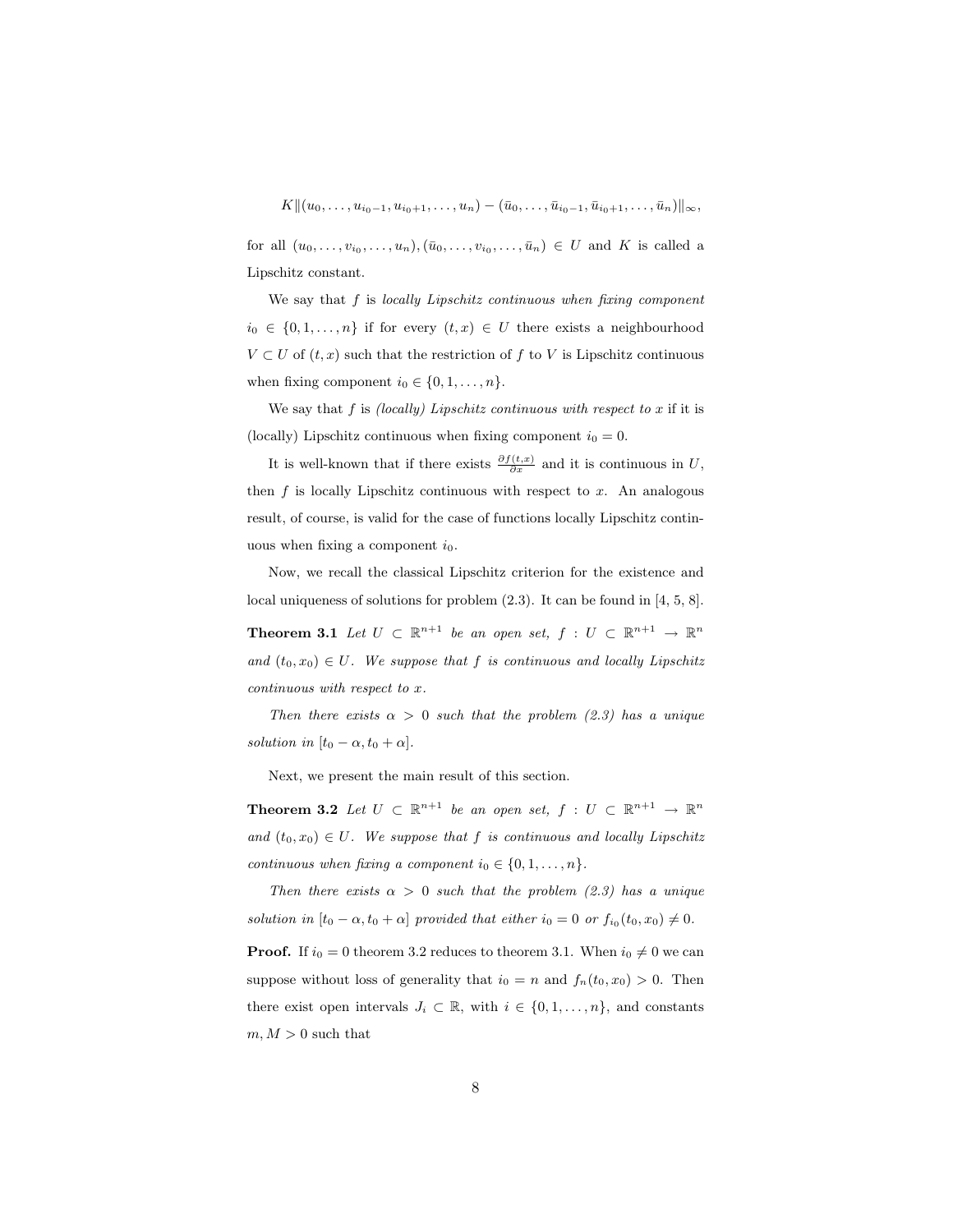- 1.  $(t_0, x_0) \in J_0 \times B \subset U;$
- 2.  $f_n(t, x) \neq 0$  for all  $(t, x) \in J_0 \times B$ ;
- 3.  $0 < m \leq f_n(t, x)$  for all  $(t, x) \in J_0 \times B$ ;
- 4.  $||f(t, x)||_{\infty} \leq M$  for all  $(t, x) \in J_0 \times B$ ;
- 5.  $f: J_0 \times B \to \mathbb{R}^n$  is Lipschitz continuous in  $J_0 \times B$  when fixing component  $i_0 = n$ , with Lipschitz constant  $K > 0$ ;

where  $B = J_1 \times J_2 \times \cdots \times J_{n-1} \times J_n$ . We will prove that  $\tilde{f}: J_n \times \tilde{B} \to \mathbb{R}^n$  is Lipschitz continuous with respect to  $y \in \tilde{B}$ . Indeed, if  $i \in \{1, 2, ..., n-1\}$ we have that

$$
|\tilde{f}_i(r, y_1, \ldots, y_n) - \tilde{f}_i(r, \bar{y}_1, \ldots, \bar{y}_n)| = \frac{f_i(y_n, y_1, \ldots, r)}{f_n(y_n, y_1, \ldots, r)} - \frac{f_i(\bar{y}_n, \bar{y}_1, \ldots, r)}{f_n(\bar{y}_n, \bar{y}_1, \ldots, r)} \le \frac{2MK \|(y_1, \ldots, y_n) - (\bar{y}_1, \ldots, \bar{y}_n)\|_{\infty}}{m^2}.
$$

On the other hand, if  $i = n$  we have that

$$
|\tilde{f}_n(r, y_1, \ldots, y_n) - \tilde{f}_n(r, \bar{y}_1, \ldots, \bar{y}_n)| = \frac{1}{f_n(y_n, y_1, \ldots, r)} - \frac{1}{f_n(\bar{y}_n, \bar{y}_1, \ldots, r)} \leq \frac{K ||(y_1, \ldots, y_n) - (\bar{y}_1, \ldots, \bar{y}_n)||_{\infty}}{m^2}.
$$

Then, taking  $\tilde{K} := \max\{\frac{2MK}{m^2}, \frac{K}{m^2}\}\$ , we obtain that  $\tilde{f}: J_n \times \tilde{B} \to \mathbb{R}^n$ is Lipschitz continuous with respect to  $y \in \tilde{B}$ . Therefore from theorem 3.1 and theorem 2.2 it follows the existence of a constant  $\alpha > 0$  such that the problem (2.3) has a unique solution in the interval  $[t_0 - \alpha, t_0 + \alpha]$ .  $\Box$ 

Example 3.1 The following autonomous initial value problem

$$
\begin{cases}\nx'_1 = 1 & , x_1(0) = 1, \\
x'_2 = \sqrt{|x_2|} & , x_2(0) = 0,\n\end{cases}
$$

has infinitely many solutions. We have that f is continuous in  $\mathbb{R}^2$  and locally Lipschitz continuous when fixing component  $i_0 = 2$ , but  $f_2(x_1, x_2) =$  $\sqrt{|x_2|}$  vanishes at the initial condition (1,0). On the other hand,  $f_1(x_1, x_2) =$  $1 \neq 0$  but f is not locally Lipschitz continuous when fixing component  $i_0 = 1.$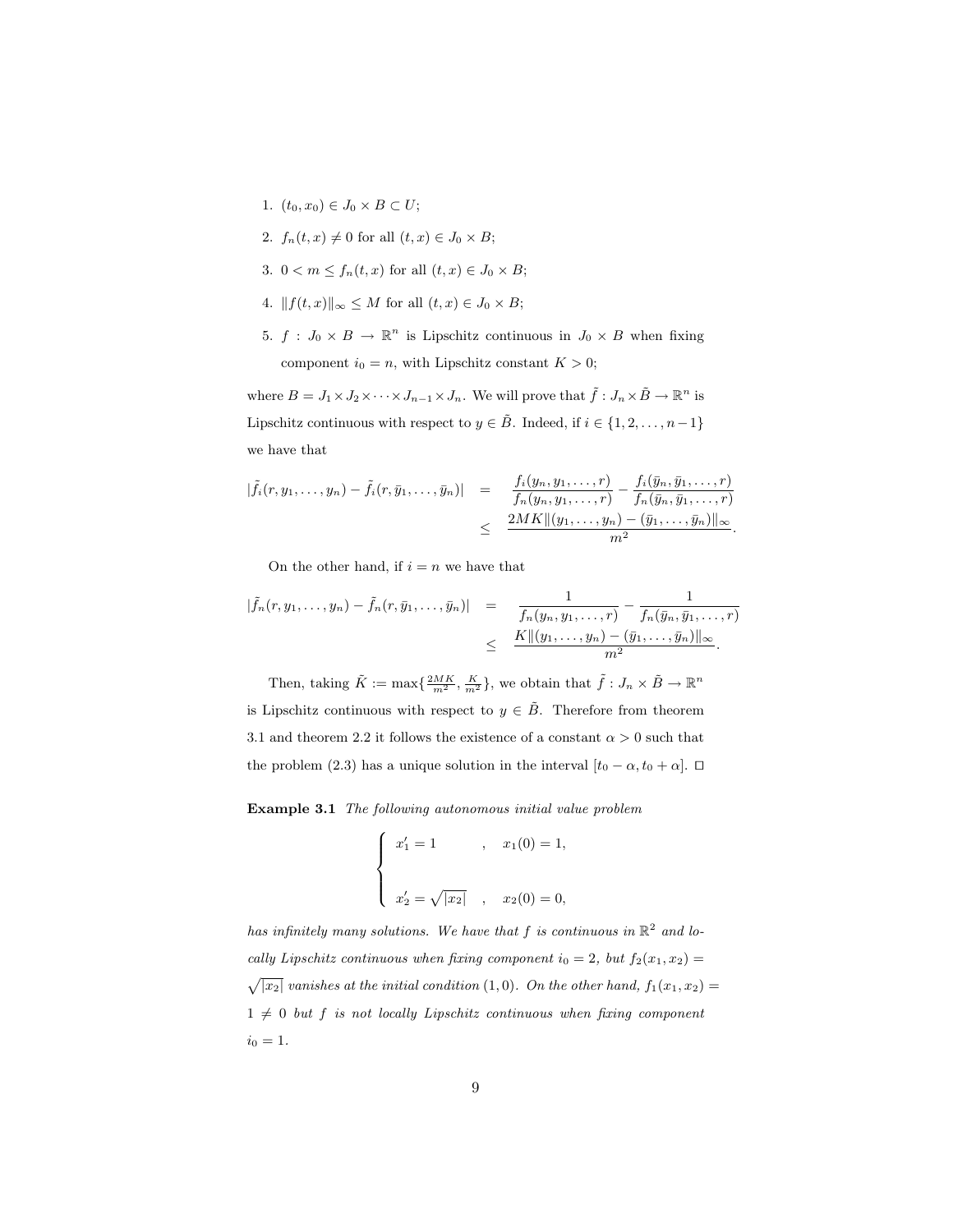Remark 3.1 In theorem 3.2 we use the Lipschitz criterion to ensure local uniqueness for problem  $(2.4)$ . We have chosen Lipschitz criterion for clarity and simplicity, but in an analogous way we can adapt other more general criteria: Osgood, Nagumo, Perron, Kamke... As an example we are going to give an alternative version of Osgood's criterion.

**Osgood's criterion:** (see theorem 1.4.2 in [1]) Let  $U \subset \mathbb{R}^2$  be an open set,  $f: U \subset \mathbb{R}^2 \to \mathbb{R}$  and  $(t_0, x_0) \in U$ . We suppose that f is continuous and it satisfies that

$$
|f(t,x_1)-f(t,x_2)|\leq g(|x_1-x_2|)\quad \text{for all } (t,x_1), (t,x_2)\in U,
$$

where  $g : [0, \infty) \to \mathbb{R}$  is continuous, nondecreasing,  $g(0) = 0$ ,  $g(z) > 0$  if  $z > 0$  and  $\lim_{\varepsilon \to 0^+}$  $\overline{r^1}$ ε dz  $\frac{dz}{g(z)} = \infty.$ 

Then there exists  $\alpha > 0$  such that the problem (2.3) has a unique solution in  $[t_0 - \alpha, t_0 + \alpha]$ .

When f is scalar, Lipschitz criterion is a particular case of Osgood's (taking  $g(z) = Kz$ ). Therefore, for a scalar f the following theorem is more general than theorem 3.2.

Alternative version of Osgood's criterion: Let  $U \subset \mathbb{R}^2$  be an open set,  $f: U \subset \mathbb{R}^2 \to \mathbb{R}$  and  $(t_0, x_0) \in U$ . We suppose that f is continuous,  $f(t_0, x_0) \neq 0$  and

$$
|f(t_1,x)-f(t_2,x)|\leq g(|t_1-t_2|) \quad \text{for all } (t_1,x), (t_2,x)\in U,
$$

where  $g : [0, \infty) \to \mathbb{R}$  is continuous, nondecreasing,  $g(0) = 0$ ,  $g(z) > 0$  if  $z > 0$  and  $\lim_{\varepsilon \to 0^+}$  $\frac{1}{\rho}$ ε dz  $\frac{dz}{g(z)} = \infty.$ 

Then there exists  $\alpha > 0$  such that the problem (2.3) has a unique solution in  $[t_0 - \alpha, t_0 + \alpha]$ .

#### 3.1 Some consequences of theorem 3.2

We are going to give some corollaries and particular cases of theorem 3.2.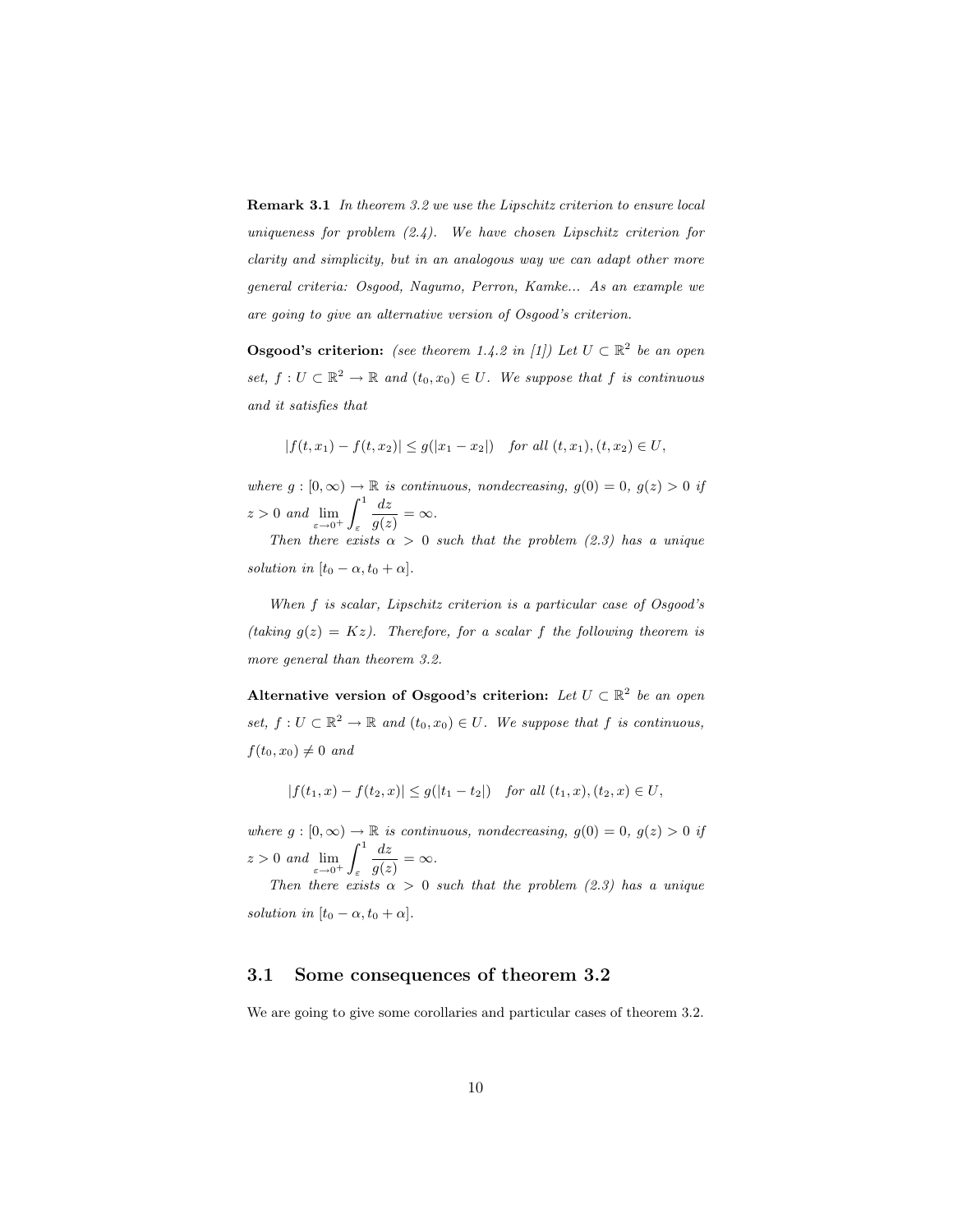#### 3.1.1 Global existence results.

**Corollary 3.3** Let  $U \subset \mathbb{R}^{n+1}$  be an open set and  $f: U \subset \mathbb{R}^{n+1} \to \mathbb{R}^n$ . We suppose that f is continuous and for each  $(t, x) \in U$  there exist a component  $i_0 = i_0(t, x) \in \{0, 1, \ldots, n\}$  and a real number  $b = b(t, x) > 0$ such that f restricted to  $B_{\infty}((t, x), b)$  is Lipschitz continuous when fixing component io and either  $i_0 = 0$  or  $f_{i_0}(t, x) \neq 0$ .

Then, given  $(t_0, x_0) \in U$  there exists a unique maximal solution x:  $J \to \mathbb{R}^n$  of problem (2.3), that is, if  $z : I \to \mathbb{R}^n$  is also a solution of (2.3) trough  $(t_0, x_0)$ , then  $I \subset J$  and  $x(t) = z(t)$  for all  $t \in I$ .

Proof. By theorem 3.2 problem  $(2.3)$  has an unique local solution trough any initial condition  $(t, x) \in U$ . Then, standard arguments (see theorem 5.6 in [8]) imply that for a fixed initial condition  $(t_0, x_0) \in U$  there exists a unique maximal solution  $x: J \to \mathbb{R}^n$  of problem (2.3).

Example 3.2 We consider the function

$$
f(t,x) = \begin{cases} e^{\sqrt{x}} + t^3 \sin x, & \text{if } x \ge 0, \\ x \ln(t^2 + 1) + \cos x, & \text{if } x < 0. \end{cases}
$$

It is easy to check that  $f$  is locally Lipschitz continuous with respect to  $x$  in  $\mathbb{R}^2 \setminus \{(t,0) : t \in \mathbb{R}\}\$ and that it is not Lipschitz continuous with respect to x in any neighbourhood of  $(t_0, 0)$ , with  $t_0 \in \mathbb{R}$ . Nevertheless  $f(t_0, 0) = 1 \neq 0$ and moreover f is Lipschitz continuous when fixing component  $i_0 = 1$  in every bounded neighbourhood of  $(t_0, 0)$ , for all  $t_0 \in \mathbb{R}$ . Hence, corollary 3.3 ensures that there exists a unique maximal solution through each initial condition  $(t_0, x_0) \in \mathbb{R}^2$ .

#### 3.1.2 Autonomous problems.

**Corollary 3.4** Let  $D \subset \mathbb{R}^n$  be an open set and  $f: D \to \mathbb{R}^n$  a continuous vector field. If  $x_0 \in D$  and one of the two following conditions holds

i) f is locally Lipschitz continuous,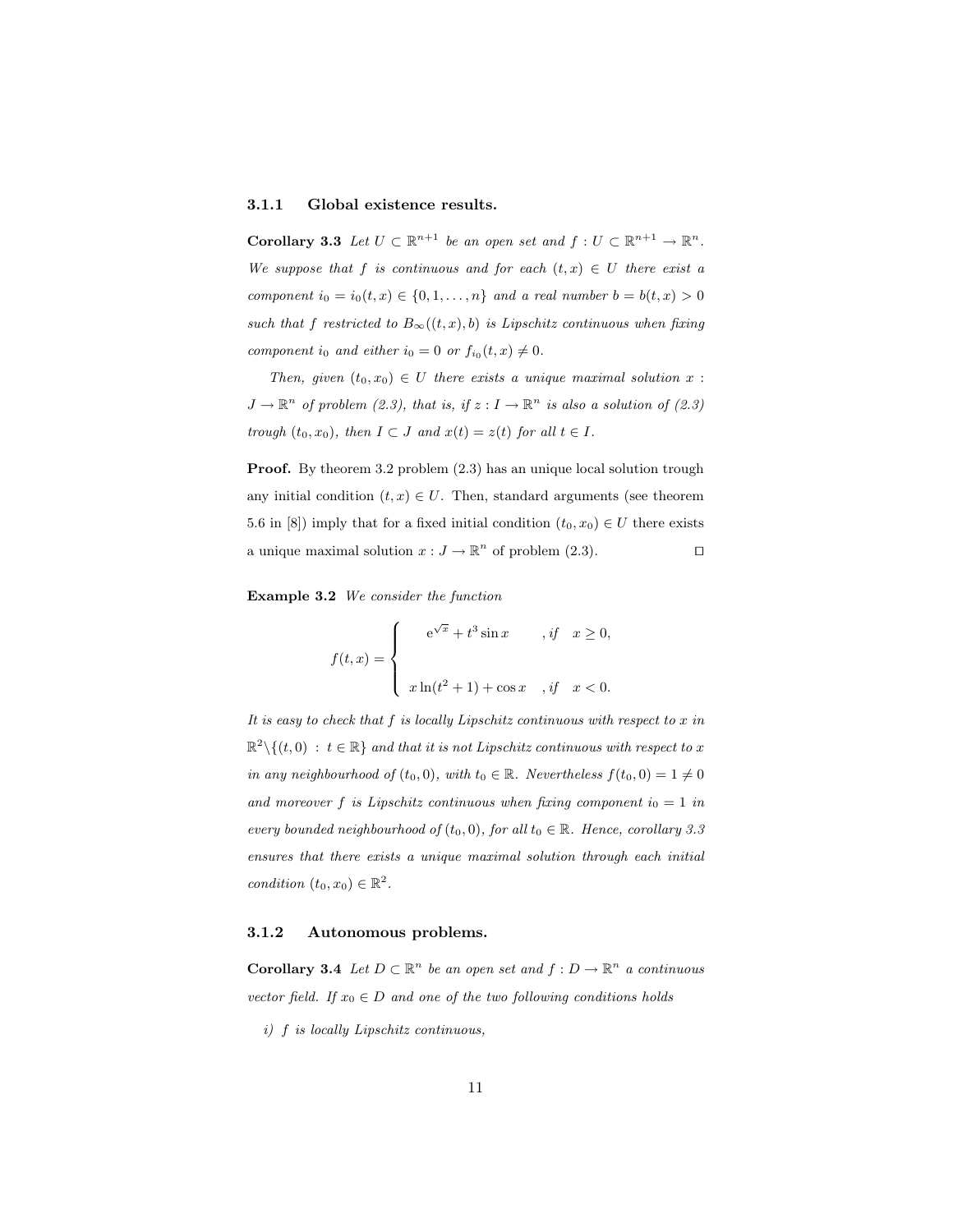ii) there exists  $i_0 \in \{1, 2, ..., n\}$  such that  $f_{i_0}(x_0) \neq 0$  and f is locally Lipschitz continuous when fixing component  $i_0$ ,

then the problem

$$
x'=f(x), \quad x(0)=x_0,
$$

has a unique local solution.

**Example 3.3** The function  $f : \mathbb{R}^2 \to \mathbb{R}^2$  given by

$$
f(x_1, x_2) = (\sin(x_1 x_2), \sqrt{|x_2|} + 1)
$$

is not Lipschitz continuous in any neighbourhood of  $(0, 0)$ . However,  $f_2(0, 0) = 1 \neq 0$  and f is locally Lipschitz continuous fixed  $i_0 = 2$ . Then, by part ii) of corollary 3.4 we have that the problem

$$
\begin{cases}\nx'_1 = \sin(x_1 x_2) & , x_1(0) = 0, \\
x'_2 = \sqrt{|x_2|} + 1 & , x_2(0) = 0,\n\end{cases}
$$

has a unique local solution.

We have proved in corollary 3.4 that if  $f: D \subset \mathbb{R}^n \to \mathbb{R}^n$  is continuous and  $x_0 \in D$  is not a critical point, then it's enough that f be locally Lipschitz continuous with respect to  $n-1$  variables to ensure uniqueness of local solution. In the following example we show that if  $f: D \subset \mathbb{R}^n \to \mathbb{R}^n$ is locally Lipschitz continuous with respect to  $n-2$  variables uniqueness may fail.

Example 3.4 We consider the problem

$$
\begin{cases}\nx'_1 = 1 & , x_1(0) = 0, \\
x'_2 = 1 & , x_2(0) = 0, \\
\vdots & \vdots \\
x'_{n-1} = 1 & , x_{n-1}(0) = 0, \\
x'_n = \sqrt{|x_1 - x_n|} + 1 & , x_n(0) = 0,\n\end{cases}
$$
\n(3.6)

with  $n > 2$ . The corresponding vector field is continuous, Lipschitz continuous with respect to  $(x_2, x_3, \ldots, x_{n-1})$  and it has no critical points.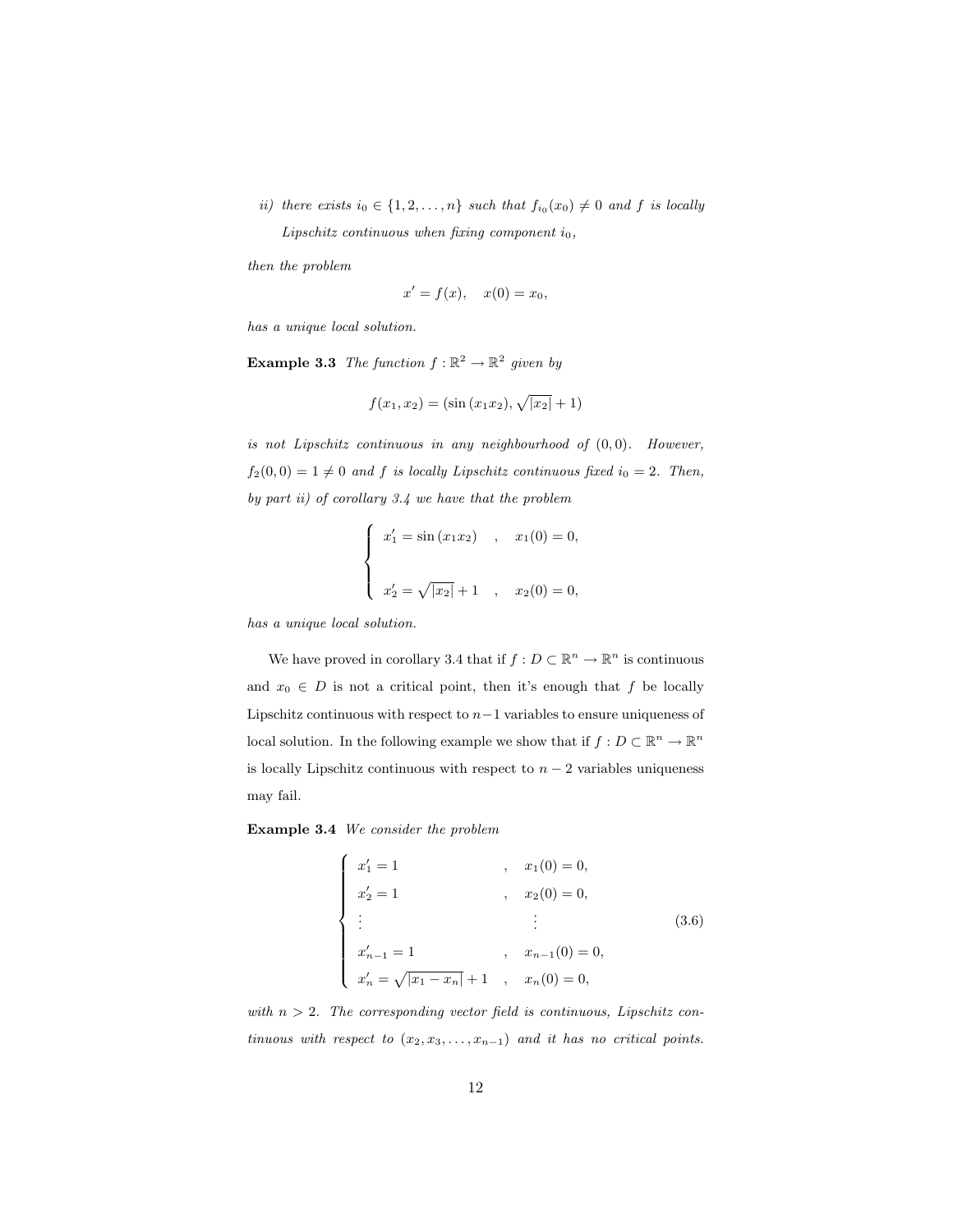However,  $x(t) = (t, t, \ldots, t, t)$  for all  $t \in \mathbb{R}$  and

$$
\bar{x}(t) = \begin{cases}\n(t, t, \dots, t, t) & , \text{if } t \leq 0, \\
( t, t, \dots, t, \frac{1}{4}t^2 + t) & , \text{if } t > 0,\n\end{cases}
$$

are two different solutions of problem (3.6).

#### 3.1.3 Scalar problems.

The following result was proved in [3].

**Corollary 3.5** Let  $U \subset \mathbb{R}^2$  be an open set,  $(t_0, x_0) \in U$  and  $f : U \subset$  $\mathbb{R}^2 \to \mathbb{R}$  a continuous function. Then there exists a unique local solution of problem (2.3) provided one of the two following conditions holds: i)  $f$  is locally Lipschitz continuous with respect to  $x$ , ii)  $f(t_0, x_0) \neq 0$  and f is locally Lipschitz continuous with respect to t.

Example 3.5 We consider the problem

$$
x' = f(t, x) = e^t + x^{\frac{1}{3}}, \quad x(0) = 0.
$$

It is easy to see that f is not Lipschitz continuous in any neighbourhood of  $(0, 0)$ . However, as  $f(0, 0) = 1 \neq 0$  and f is locally Lipschitz continuous with respect to t, condition ii) of corollary  $(3.5)$  ensures the existence of a unique local solution.

In the autonomous case it is obvious that  $f$  is locally Lipschitz continuous with respect to t. Therefore, from corollary 3.5 it follows immediately the following result.

Corollary 3.6 If  $D \subset \mathbb{R}$  is an open interval,  $f : D \subset \mathbb{R} \to \mathbb{R}$  is continuous and  $f(x_0) \neq 0$ , then there exists a unique local solution for problem

$$
x' = f(x), \quad x(0) = x_0.
$$
 (3.7)

This result is well-known and was proved by Peano in [9]. It also can be found in  $[1]$ , theorem 1.2.7. Moreover, problem  $(3.7)$ , with f not necessarily continuous, has been solved by Binding in [2], where he characterizes the existence and uniqueness of absolutely continuous solutions.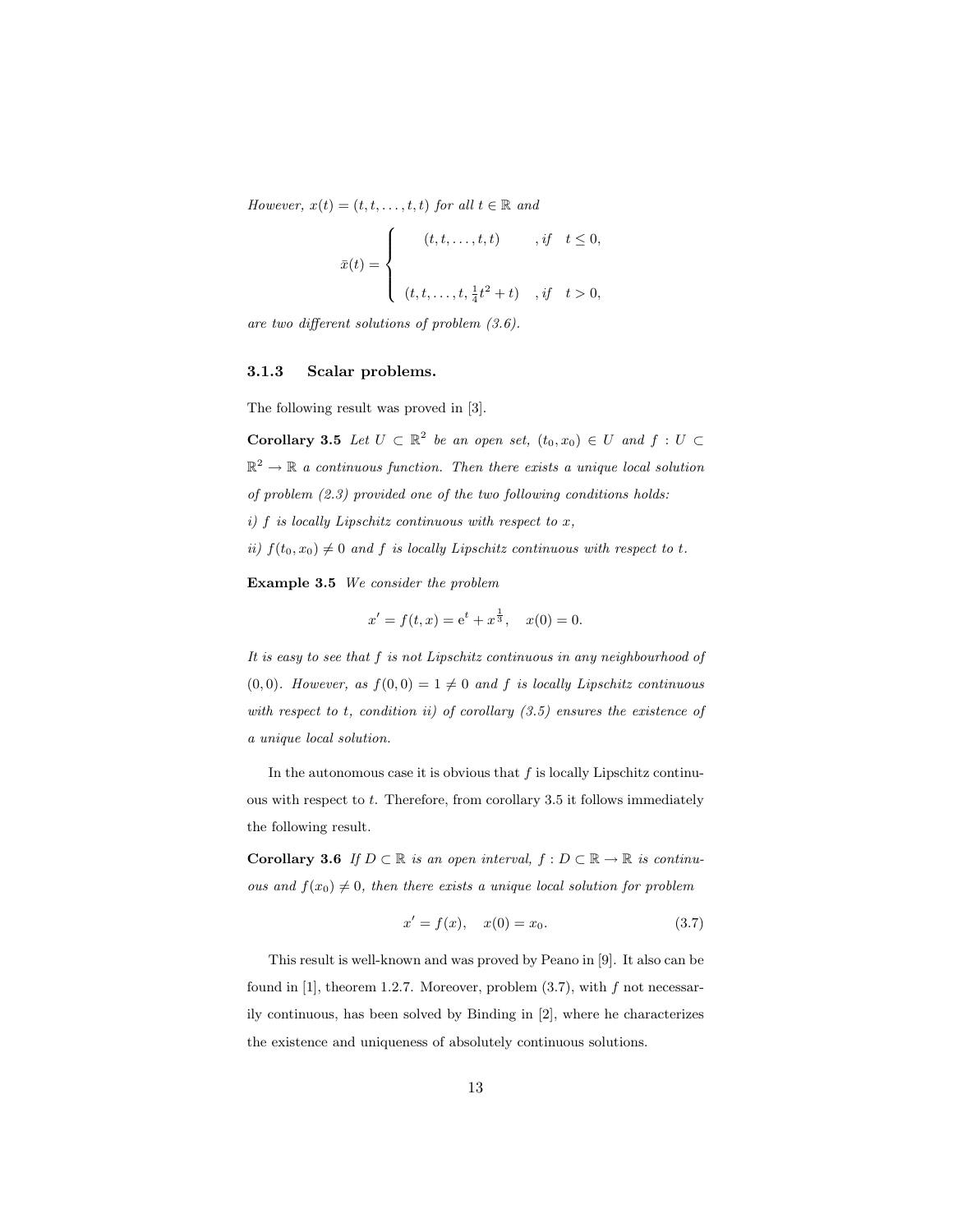## 4 An uniqueness result for a class of au-

### tonomous planar systems

Let  $D \subset \mathbb{R}^2$  be an open set,  $P, Q: D \subset \mathbb{R}^2 \to \mathbb{R}$  two continuous functions and  $(x_0^1, x_0^2) \in D$ . We consider the initial value problem

$$
\begin{cases}\nx'_1 = P(x_1, x_2), & x_1(0) = x_0^1, \\
x'_2 = Q(x_1, x_2), & x_2(0) = x_0^2.\n\end{cases}
$$
\n(4.8)

The main result of this section is the following.

Theorem 4.1 Assume that there exists a continuous and strictly positive function  $\mu: D \subset \mathbb{R}^2 \to \mathbb{R}$  and a  $\mathcal{C}^1$ -function  $H: D \subset \mathbb{R}^2 \to \mathbb{R}$  such that for all  $(x_1, x_2) \in D$  we have that

$$
-\frac{\partial H(x_1, x_2)}{\partial x_2} = \mu(x_1, x_2) P(x_1, x_2) \quad and \quad \frac{\partial H(x_1, x_2)}{\partial x_1} = \mu(x_1, x_2) Q(x_1, x_2),
$$

i.e., the system

$$
\begin{cases}\nx_1' = \mu(x_1, x_2) P(x_1, x_2), \\
x_2' = \mu(x_1, x_2) Q(x_1, x_2),\n\end{cases}
$$

is Hamiltonian.

Then there exists  $\alpha > 0$  such that the problem (4.8) has a unique solution in  $[-\alpha, \alpha]$ , provided that the initial value  $(x_0^1, x_0^2)$  is not a critical point, i.e.,  $(P(x_0^1, x_0^2), Q(x_0^1, x_0^2)) \neq (0, 0)$ .

**Proof.** We suppose without loss of generality that  $Q(x_0^1, x_0^2) \neq 0$ . The corresponding problem (2.4) associated to problem (4.8) is

$$
\begin{cases}\ny'_1 = \frac{P(y_1, r)}{Q(y_1, r)} , & y_1(x_0^2) = x_0^1, \\
y'_2 = \frac{1}{Q(y_1, r)} , & y_2(x_0^2) = 0.\n\end{cases}
$$
\n(4.9)

The first equation of this system is a scalar differential equation for which  $\mu$  is an integrating factor, i.e., the equation

$$
y_1' = \frac{\mu(y_1, r)P(y_1, r)}{\mu(y_1, r)Q(y_1, r)} = \frac{-\frac{\partial H(y_1, r)}{\partial r}}{\frac{\partial H(y_1, r)}{\partial y_1}},\tag{4.10}
$$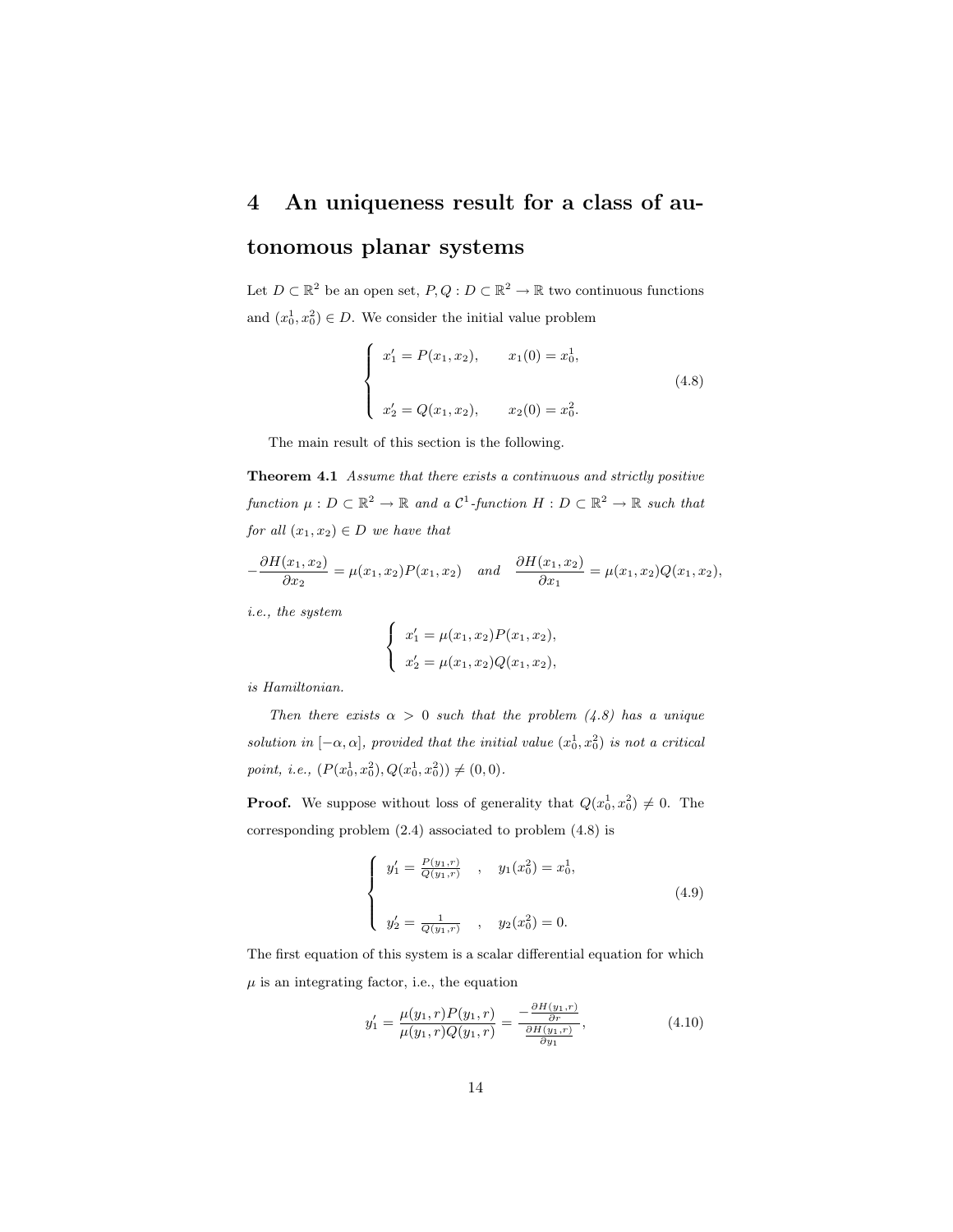is an exact equation. Since  $\frac{\partial H(x_0^1, x_0^2)}{\partial y_1} \neq 0$  it is well-known that the implicit function theorem implies the existence of  $\tilde{\alpha} > 0$  and an unique solution  $y_1$  of (4.10) in  $[x_0^2 - \tilde{\alpha}, x_0^2 + \tilde{\alpha}]$  such that  $y_1(x_0^2) = x_0^1$ . Then, integrating the second equation of (4.9) we deduce that problem (4.9) has a unique solution in  $[x_0^2 - \tilde{\alpha}, x_0^2 + \tilde{\alpha}]$  and therefore the existence of  $\alpha > 0$  such that (4.8) has a unique solution in  $[-\alpha, \alpha]$  follows from theorem 2.2.  $\Box$ 

Taking  $\mu \equiv 1$  theorem 4.1 applies to Hamiltonian systems. The following corollary of theorem 4.1 was proved by Rebelo in [10] using a different argument.

**Corollary 4.2** Let  $D \subset \mathbb{R}^2$  be an open set,  $H : D \to \mathbb{R}$  a  $\mathcal{C}^1$ -function and  $(x_0^1, x_0^2) \in D$ .

Then there exists  $\alpha > 0$  such that the Hamiltonian system

$$
\begin{cases}\nx_1' = -\frac{\partial H(x_1, x_2)}{\partial x_2} , & x_1(0) = x_0^1, \\
x_2' = \frac{\partial H(x_1, x_2)}{\partial x_1} , & x_2(0) = x_0^2,\n\end{cases}
$$
\n(4.11)

has a unique solution in  $[-\alpha, \alpha]$ , provided that  $(x_0^1, x_0^2)$  is not a critical point, i.e.,  $\nabla H(x_0^1, x_0^2) \neq 0$ .

Uniqueness of solution may fail when the initial condition is a critical point, as we illustrate in the following example (for a class of examples with this property see remark 1 in [10]).

**Example 4.1** We consider  $H : \mathbb{R}^2 \to \mathbb{R}$  given by

$$
H(x_1, x_2) = \int_0^{x_1} \sqrt{|s|} ds - \int_0^{x_2} \sqrt{|s|} ds \text{ for all } (x_1, x_2) \in \mathbb{R}^2,
$$

which is  $C^1$ . The associated Hamiltonian system is

$$
\begin{cases}\nx_1' = \sqrt{|x_2|}, \\
x_2' = \sqrt{|x_1|},\n\end{cases}
$$

and  $(0, 0)$  is a critical point. We have that  $x_1(t) = x_2(t) = 0$  for all  $t \in \mathbb{R}$ and  $\overline{ }$ 

$$
\bar{x}_1(t) = \bar{x}_2(t) = \begin{cases}\n0, & \text{if } t \leq 0, \\
\frac{t^2}{4}, & \text{if } t > 0,\n\end{cases}
$$